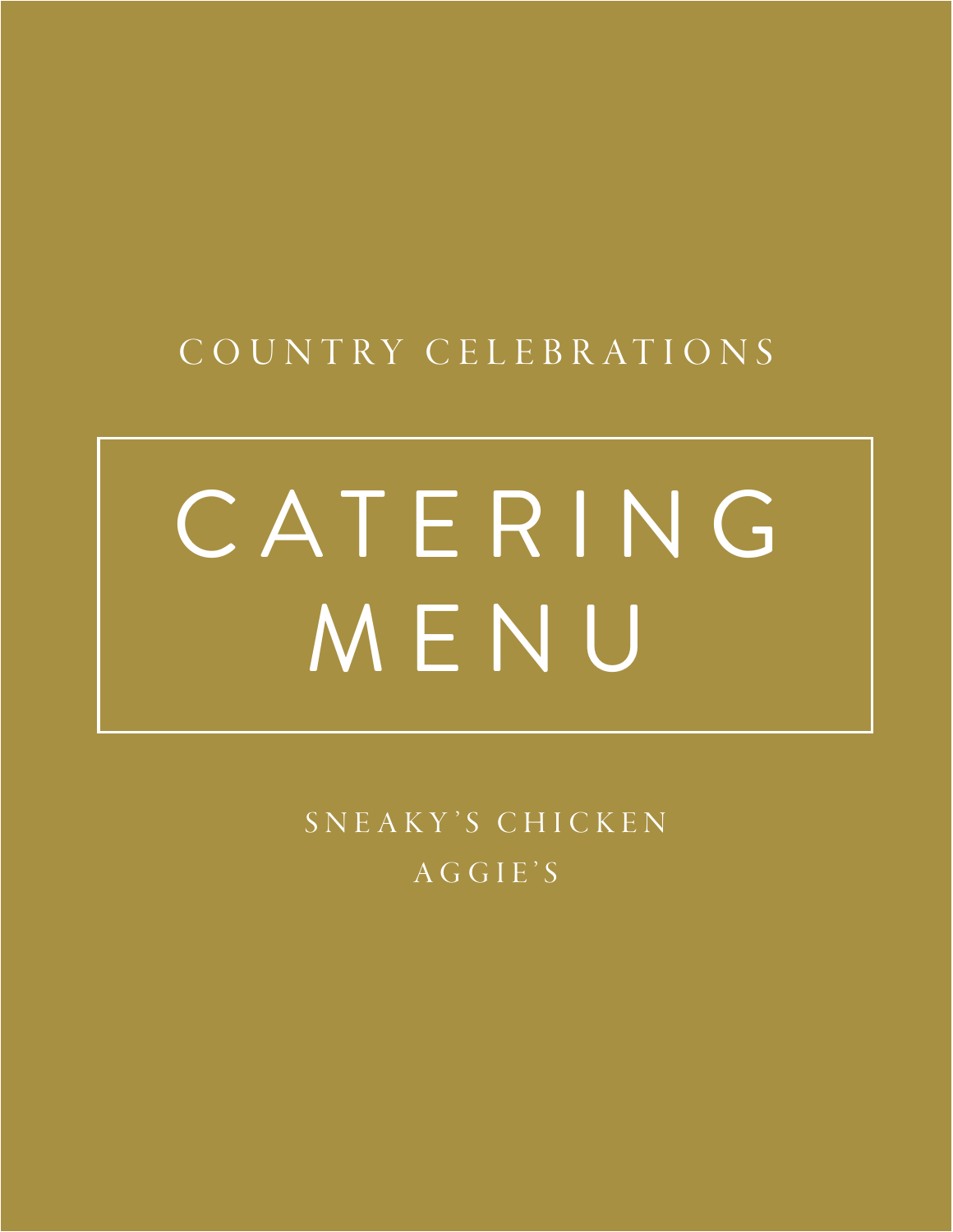# SNEAKY'S CHICKEN

### **ONE MEAT**

Includes choice of one meat, one potato, vegetable, two salads, and dinner roll

### **TWO MEAT**

Includes choice of two meat, one potato, vegetable, two salads, and dinner roll

### **THREE MEAT**

Includes choice of three meat, one potato, vegetable, two salads, and dinner roll

### PRIME RIB AT MARKET PRICE

### SELECTIONS

#### **MEATS**

Sneaky's Famous Chicken BBQ Ribs Eye of Round Roast **Steak** Fish Pineapple Baked Ham Baked Chicken Breast Over Rice Roasted Pork Chops

### **VEGETABLES**

Corn Baked Beans Peas Green Beans w/ or without Almondine Sauce Buttered Carrots Mixed Vegetables

#### **POTATOES**

Au Gratin Tiny Wholes with Butter and Parsley Potato Royal (additional \$1) Mashed Potatoes with Homemade Gravy Baked Potato

#### **SALADS**

Cole Slaw Macaroni Potato Fruit Cocktail Pistachio Spaghetti Mostaccioli Tossed with Dressing Three Bean Lentil

ALL PRICES ARE SUBJECT TO AN 18% GRATUITY AND SALES TAX \*PRICES ARE SUBJECT TO CHANGE\*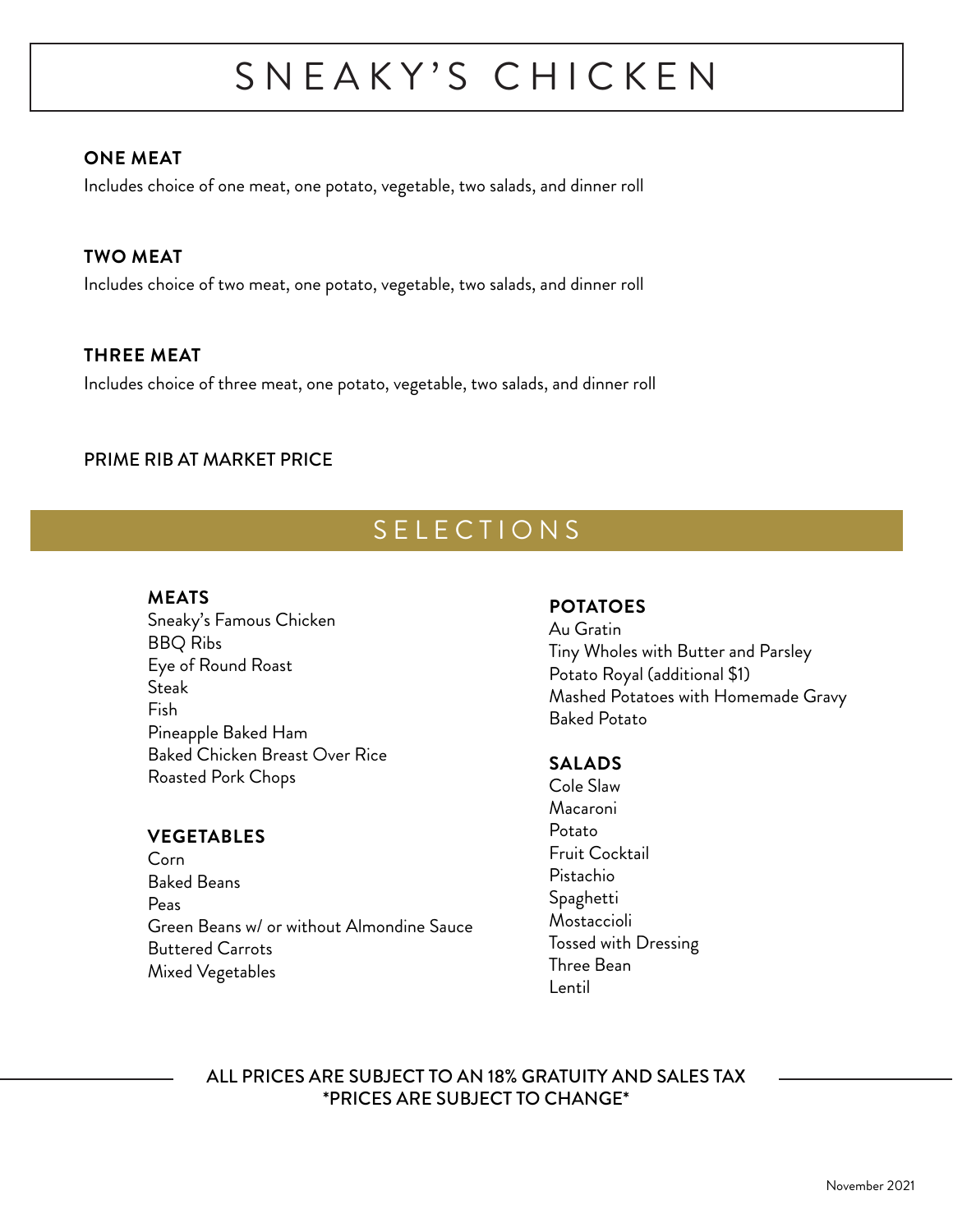### APPETIZERS

**BACON-WRAPPED SMOKIES**

Brown Sugar & Butter

**BRUSCHETTA**

**BUFFALO WINGS**

**CAPRESE SALAD BITES**

**CHEESE DISPLAY**

**CHICKEN SATAY W/ PEANUT SAUCE**

**CHILI CON QUESO & TORTILLA CHIPS**

**COCONUT SHRIMP**

**DEVILED EGGS**

**FRENCH ONION STUFFED MUSHROOMS**

**FRESH FRUIT DISPLAY**

**FRESH VEGETABLE DISPLAY**

**ITALIAN MEATBALLS**

**JUMBO SHRIMP W/ RED SAUCE**

**MEAT & CHEESE DISPLAY**

**MEXICAN LAYERED DIP**

**PETITE CRAB CAKES W/ GARLIC AIOLI**

**POTSTICKERS**

**RUMAKI**

**SPINACH ARTICHOKE DIP**

**STUFFED MUSHROOMS W/ SAUSAGE & MOZZARELLA**

**TOASTED CHEESE RAVIOLIS W/ MARINARA**

*An Aggie's Signature Dish* **MARINATED & GRILLED SALMON** Grilled Alaskan salmon, citrus, garlic Served on a colorful display of edible flowers with crackers Serves 50 people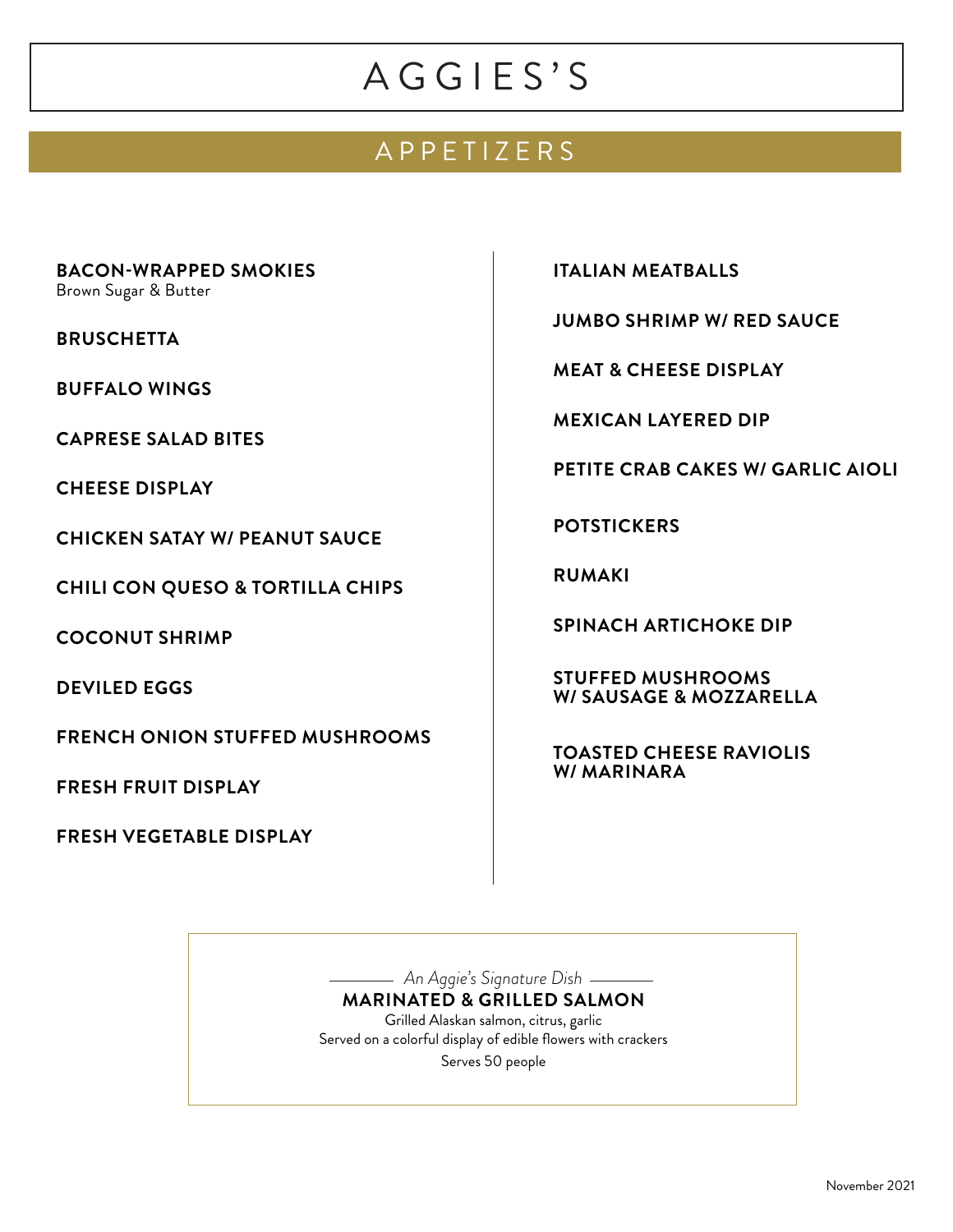### DINNER BUFFET

All entrees, except pasta, are served with **three** sides and homemade dinner rolls.

### Beef

#### **AGGIE'S FAMOUS SMOKED BEEF BRISKET**

Beef brisket that is cooked and smoked for hours to develop tender, flavorful meat that melts in your mouth.

### **GARLIC ROAST BEEF\***

Beef stuffed with garlic and slowly roasted.

#### **POT ROAST\***

Beef stuffed with garlic and slowly roasted.

### **BEEF TIPS W/ MUSHROOM GRAVY**

**CARVED PRIME RIB\*** Roasted beef ribeye with a seasoned crust served with au jus.

### **ROASTED BEEF TENDERLOIN\***

Roasted plain or stuff mushrooms sautéed in garlic butter and red wine.

### **12 OZ RIBEYE\***

**12 OZ NEW YORK STRIP\***

### Pork

**AGGIE'S FAMOUS SMOKED PORK LOIN**

### **ASIAN-INFUSED PORK TENDERLOIN**

Roasted pork medallions with an Asian flair.

### **ROASTED PORK LOIN**

Roasted pork stuffed with sautéed mushrooms, Tuscan-style with rosemary, garlic and thyme, or accompanied with cornbread dressing.

### **GRILLED IOWA CHOP**

A thick chop seasoned with Aggie's dry rub, and grilled with the juices sealed inside.

### **BAKED HAM**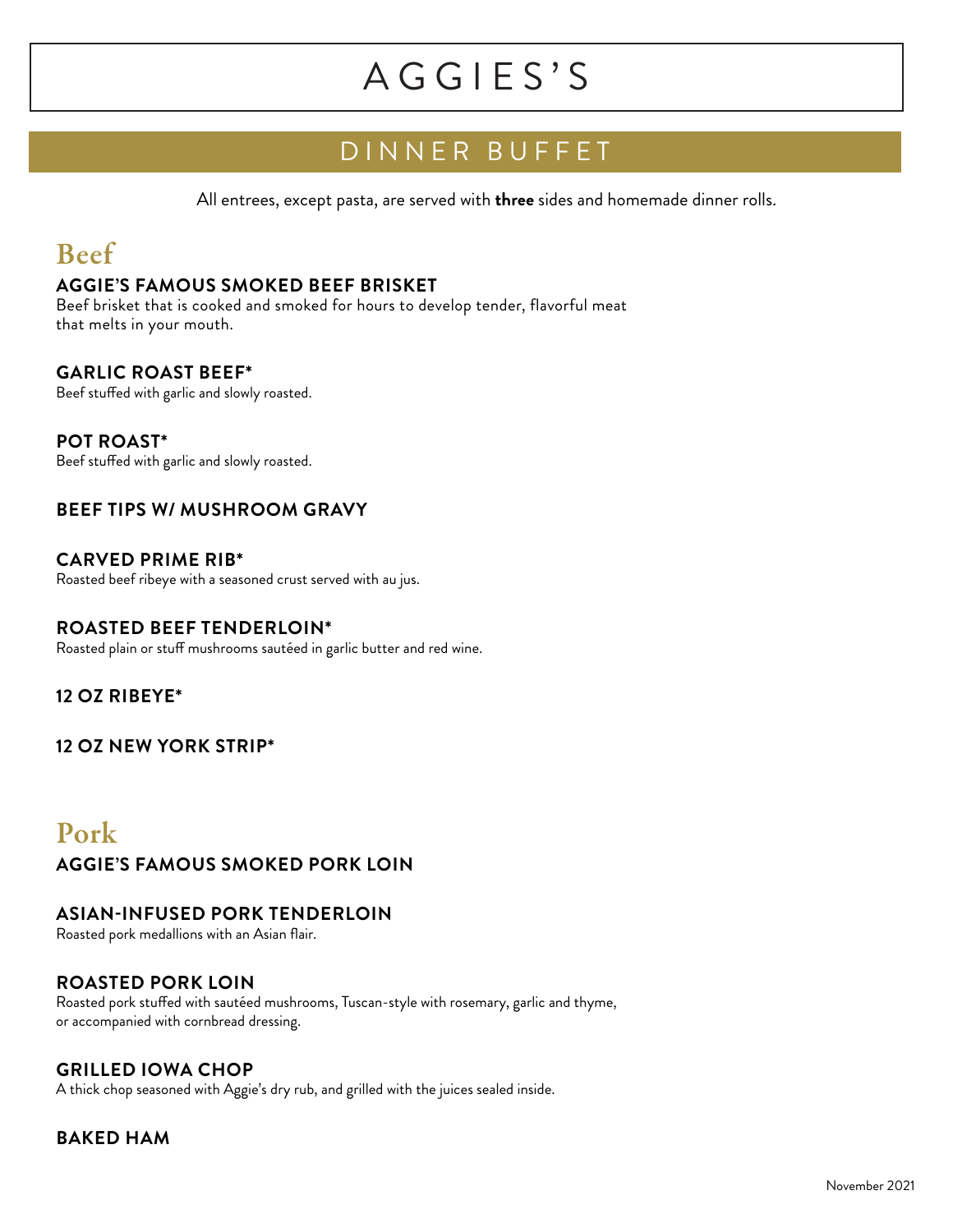### Chicken

### **CHICKEN BREASTS OVER WILD RICE**

Juicy chicken breast on top of a bed of wild rice, finished with a creamy mushroom sauce.

### **FRIED CHICKEN**

Two pieces of chicken Three pieces of chicken

### **CHICKEN FETTUCCINE ALFREDO**

Served with salad and garlic bread.

### **CHICKEN MARSALA**

Tenderized chicken breast sautéed in butter and olive oil with a slight hint of garlic and fresh mushrooms finished in a red wine reduction.

### **CHICKEN PARMESAN**

### **CHAMPAGNE CHICKEN**

Tenderized chicken breast sautéed in olive oil and butter with shallots, garlic, fresh mushrooms, and finished with a champagne cream sauce.

### Other Favorites

**PASTA BAR** Lasagna, chicken alfredo, and marinara with meatballs. Offered with two types of pastas, salad and garlic bread.

### **LASAGNA**

Served with garden salad and breadsticks.

### **MARINARA AND MEATBALLS**

Served with garden salad and breadsticks

#### **ALASKAN SALMON\***

Grilled salmon coated with crushed almonds or grilled with garlic dill butter.

#### **MEXICAN BAR**

Steak tacos or fajitas, pork carnitas, flour tortillas, Spanish rice and beans, chili con queso, and homemade tortilla chips, guacamole, pico de gallo, roasted corn and black bean salsa, red salsa, green tomatillo salsa, cilantro and onions, cheese and sour cream. We can also prepare chicken or shrimp for an additional cost.

#### **TACO BAR**

Taco meat, seasoned chicken, flour tortillas, lettuce, tomatoes, sour cream, jalapenos, homemade tortilla chips, chili con queso, salsa, Spanish rice and refried beans.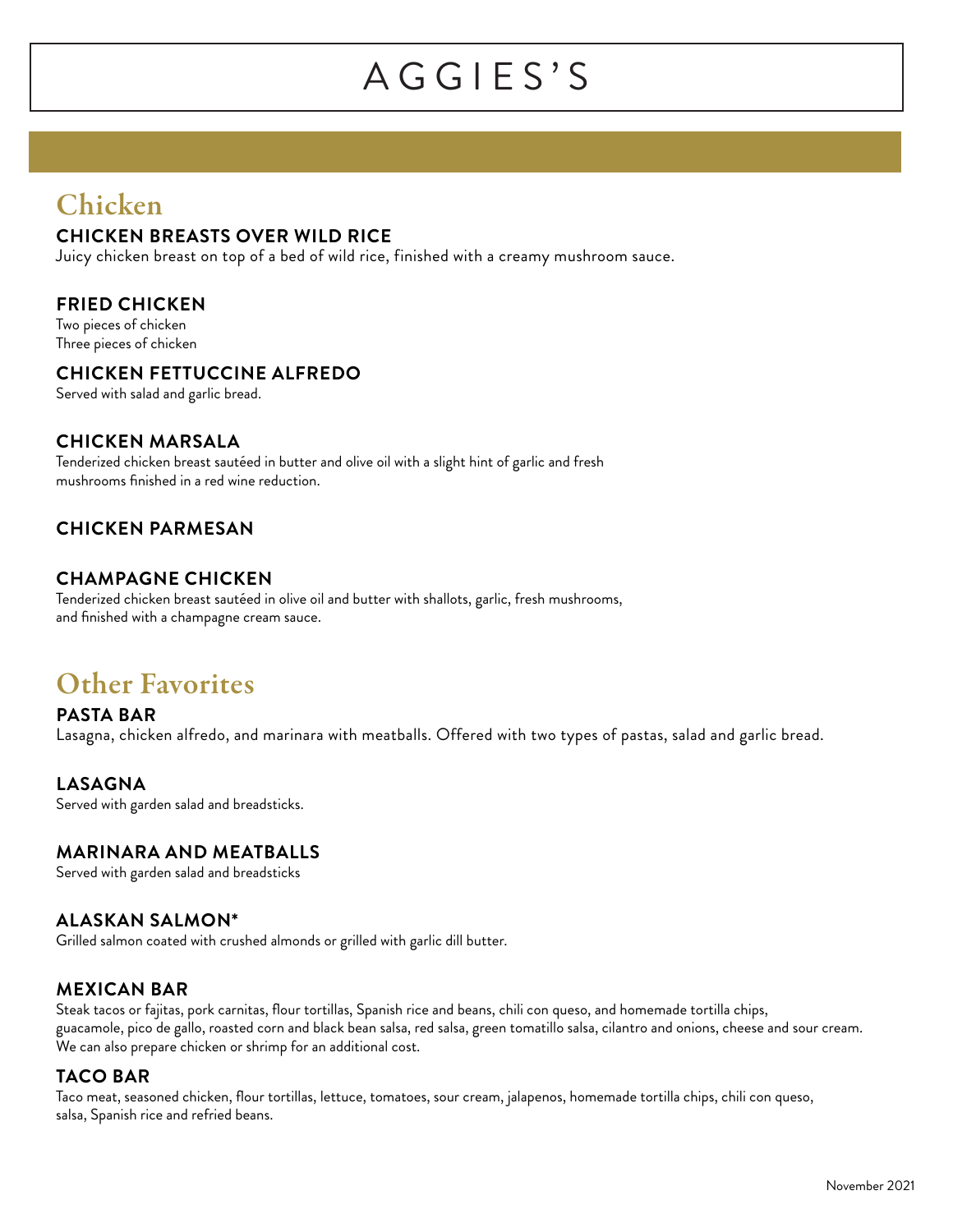### Combinations

### **BAR-B-QUE PLATTER**

Your choice of two meats – beef brisket, pork loin, baby back pork ribs, or chicken

**BEEF BRISKET & NON-SMOKED CHICKEN CHOICE**

**STUFFED PORK LOIN & A CHICKEN CHOICE** 

**ROAST BEEF & A CHICKEN CHOICE\***

**ROAST BEEF & ASIAN-INFUSED PORK TENDERLOIN\***

### **PRIME RIB AND A CHICKEN CHOICE\***

### **ROASTED BEEF TENDERLOIN AND A CHICKEN CHOICE**

We are flexible and can mix and match whatever you desire. We are also able to accommodate special dietary needs.

### Choices and Sides

All entrees, except pasta and the Mexican bar, are served with three sides and homemade dinner rolls.

**AGGIE'S SIGNATURE SALAD |** Strawberries and wine vinaigrette dressing **BROCCOLI CAULIFLOWER SALAD CAESAR SALAD COLESLAW FRESH FRUIT SALAD GARDEN SALAD MACARONI SALAD POTATO SALAD PASTA SALAD**

\*Thoroughly cooked foods of animal origin such as beef, eggs, fish, lamb, pork, poultry, or shellfish reduces the risk of foodborne illness. Individuals with certain health conditions may be at higher risk if these foods are consumed raw or undercooked. Consult your physician or public health official for further information.